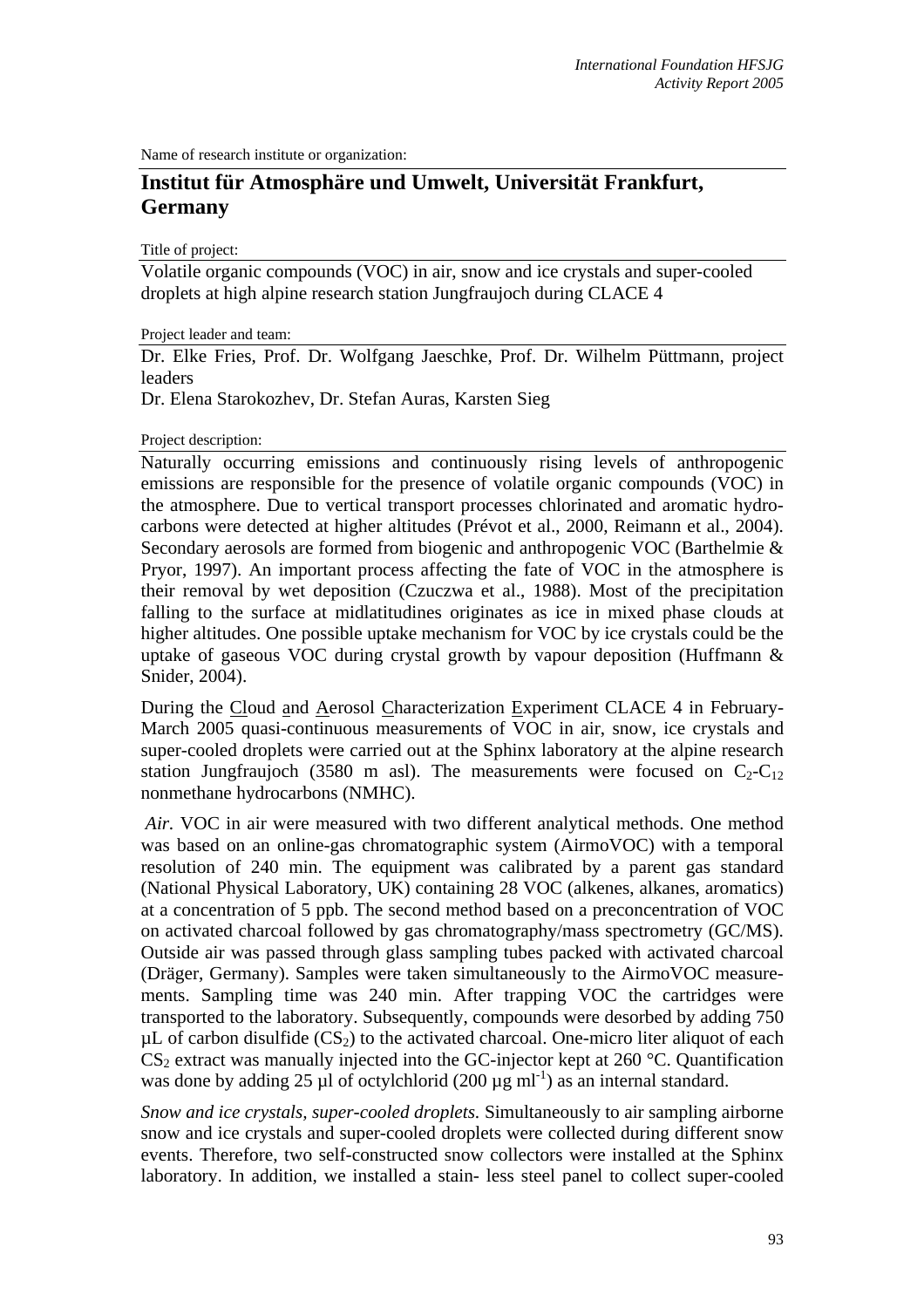droplets. After four hours of sampling snow and ice crystals and super-cooled droplets were removed and filled into 10 ml glass vials sealed with an aluminium coated septum (Supelco). The frozen samples were transported to the laboratory in a freezing box and melted right before analysis. Toluene D8 was added to each sample as an internal standard. Concentrations of VOC in the melted ice were determined by a sensitive method based on a self-controlled Solid-Phase-Dynamic-Extraction (SPDE) followed by gas chromatography /mass spectrometry (GC/MS). VOC were allowed to adsorb on a syringe coated with a bonded organic phase. After extraction the syringe was drawn into the GC injector and analytes were desorbed thermally at 260 °C.

A sustainable monitoring allows us to evaluate the impact of biogenic and anthropogenic emissions on the free troposphere. Preliminary results during CLACE 4 show that alkenes, alkanes and aromatic hydrocarbons are present in the gas phase at the Jungfraujoch area at high altitudes. The results of our measurements are a contribution to the continuous gas phase measurements of the EMPA group at Jungfraujoch. The propane concentration variations match very well with the predicted propane concentrations by the weather forecast model MATCH developed by Lawrence et al (1993). The propane measurements at Jungfraujoch confirmed that the model is a useful tool to detect episodes with high hydrocarbon concentrations.

Since we detected concentrations of VOC also in airborne snow and ice crystals our results are also a contribution to the evaluation of the role of the ice phase in the troposphere on the global transport of organic compounds. The occurrence of those compounds in precipitation at high altitudes is an indication for the importance of incloud scavenging on the removal of VOC by wet deposition from the atmosphere. With a comparison of the concentrations of VOC in snow, ice crystals and supercooled droplets we will be able to distinguish the uptake of VOC via riming from the uptake during vapor to ice growth by diffusion.

Barthelmie, R.J., Pryor, S.C (1995). Sci. Total. Environ. 205, 169-178. Czuczwa, J, Leuenberger, C. and Giger, W. (1988). Atmos. Environ. 22, 907-916, 1988.

Huffman, W.A. and Snider, J.R. (2004). J. Geophys. Res, 109, D01302. Prévot, A.S.H., Dommen, J., Bäumle, M. (2000). Atmos. Environ., 34, 4719-4726. Reimann, S., Schaub, D., Stemmler, K., Folini, D., Hill, M. Hofer, P., Buchmann, B. J. (2004). Geophys. Res. 109, D05307

Lawrence, M.G., Rasch, P.J., von Kuhlmann R., Williamns, J., Fischer, H., de Reus, M, Lelieveld, J., Crutzen, P.J., Schultz, M. Stier, P., Huntrieser, H., Heland, J., Stohl, A., Forster, C., Elbern, H., Jakobs, H., Dickerson, R.R. (2003) Global chemical weather forecasts for filed campaigns plannuing: predictions and observations of lagre-scale features during MINOS, CONTRACE, and INDOWEX. Atmos. Chem. Phys. 3, 267-289.

## Key words:

Organic compounds, SPDE, snow, GC/MS, air

Internet data bases:

http://www.meteor.uni-frankfurt.de/b8.htm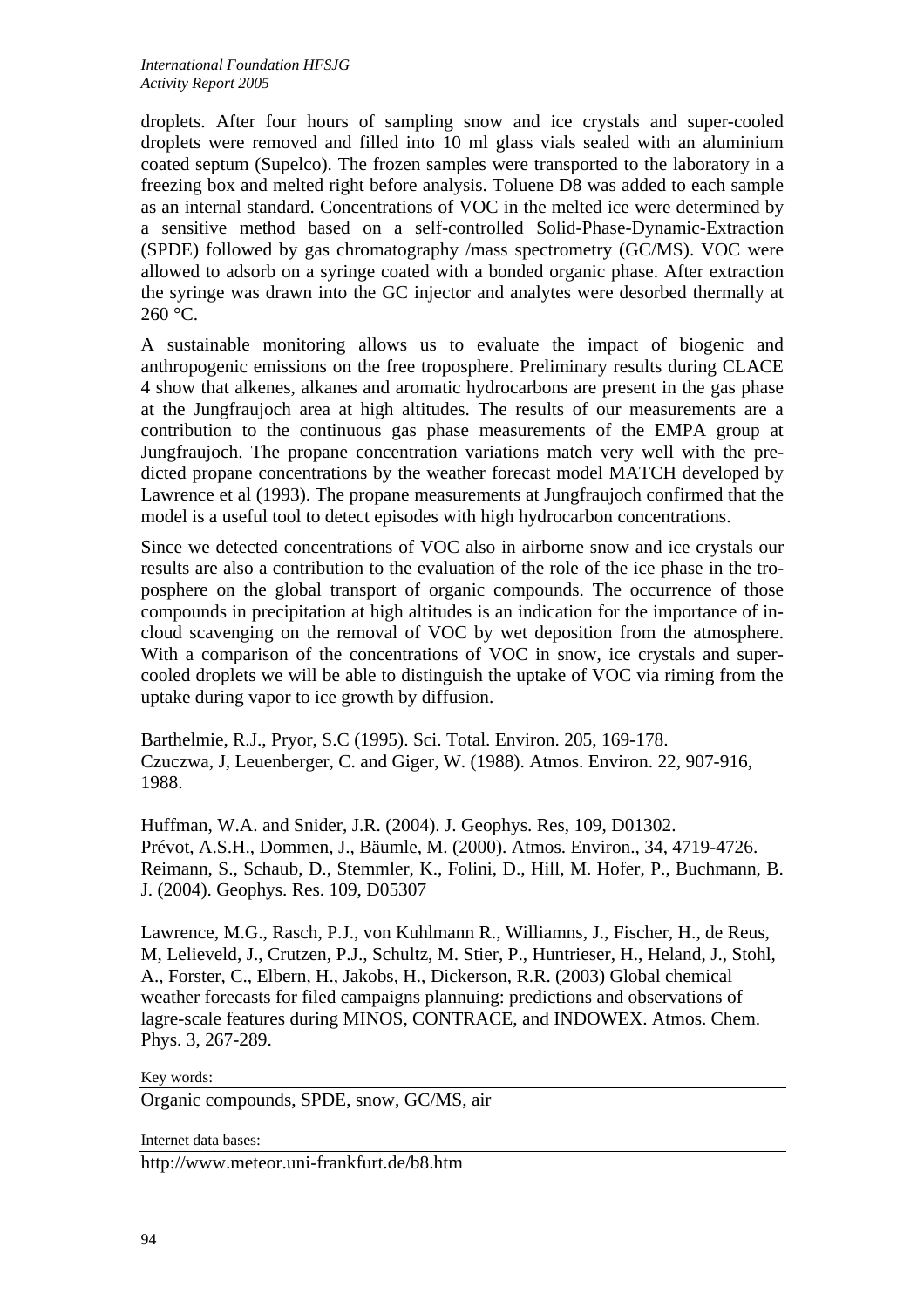Collaborating partners/networks:

Universität Mainz, MPI Mainz, Technische Universität Darmstadt

Scientific publications and public outreach 2005:

## **Refereed journal articles**

Fries, E., Starokozhev, E., Auras, S., Sieg, K., Püttmann, W and Jaeschke, W. Volatile organic compounds in air at the high alpine research station Jungfraujoch during CLACE 4; in prep. For submission to Atmospheric Environment.

## **Conference papers**

E. Fries, E. Starokozhev, W. Püttmann and W. Jaeschke Volatile organic compounds (VOC) in air, snow and ice crystals and super-cooled droplets at high alpine research station Jungfraujoch during CLACE 4. Presented at the European Aerosol Conference (EAC). Ghent, 28 August - 2 September, 2005.

Address:

Institut für Atmosphäre und Umwelt Johann Wolfgang Goethe-Universität Georg-Voigt-Straße 14 D-60325 Frankfurt am Main

Contacts:

Dr. Elke Fries Tel.: +49 69 798 22911 Fax: +49 69 798 28548 e-mail: E. Fries@kristall.uni-frankfurt.de